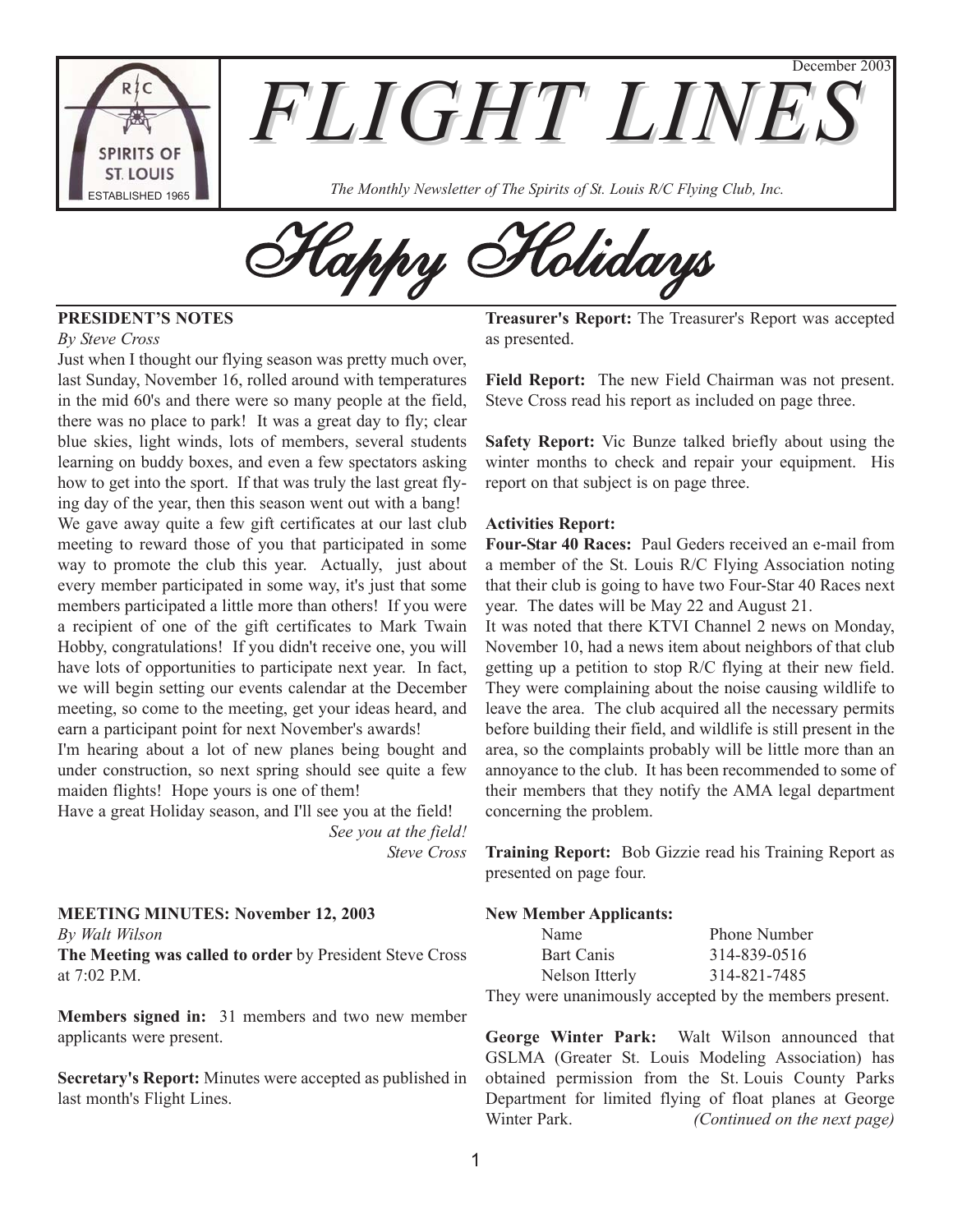# *FLIGHT LINES*

#### *(Continued from the previous page)* There are restrictions as follows:

1. No flying allowed on weekends or holidays from May 1 through September 30.

2. Fliers must not fly over or near boat traffic.

3. Fliers must have appropriate insurance as indicated at other approved flying areas.

GSLMA is getting flying site insurance, which will not be effective until December 1. No point of contact is mentioned in the GSLMA minutes I received so, for further information on flying there, I suggest you call Bill Hartman, President of GSLMA, at 636-464-1410.

# **OLD BUSINESS:**

**None was presented.**

## **NEW BUSINESS:**

**Joe Hodge** has been quite ill and was in the hospital for over a month. At present he is living with his daughter some 80 miles from the St. Louis Area and is giving up the hobby. He may be in a nursing home soon. Les Richman brought several of his planes and various building tools and ground support items to sell. After some bidding, everything was sold. Les will bring more stuff next month.



*Charlie Hedges shows a Control Line "Nemesis"; a survivor of the days of CL Combat.*

**Show and Tell:** Pat Keebey proposed that we look into resuming an annual "Show and Tell", such as the club had for many years from 1969 until the early 90's. Members would bring their new projects to be shown and, under the



*Paul Geders tells the members what NOT to do to an engine, if you expect to use it again next year.*



# *Les Richman asks for bids on various items Joe Hodge is selling as he leaves the hobby due to illness.*

older format, judged for scale fidelity and/or workmanship. The event used to be held at a banquet center or other large facility and included a family dinner. Some people thought the costs for dinners and meeting rooms were becoming prohibitive and the event was dropped. There was some discussion about where a new Show and Tell could be held, everything from the old format to a picnic at the field, and probable costs.

*(Continued on the next page)*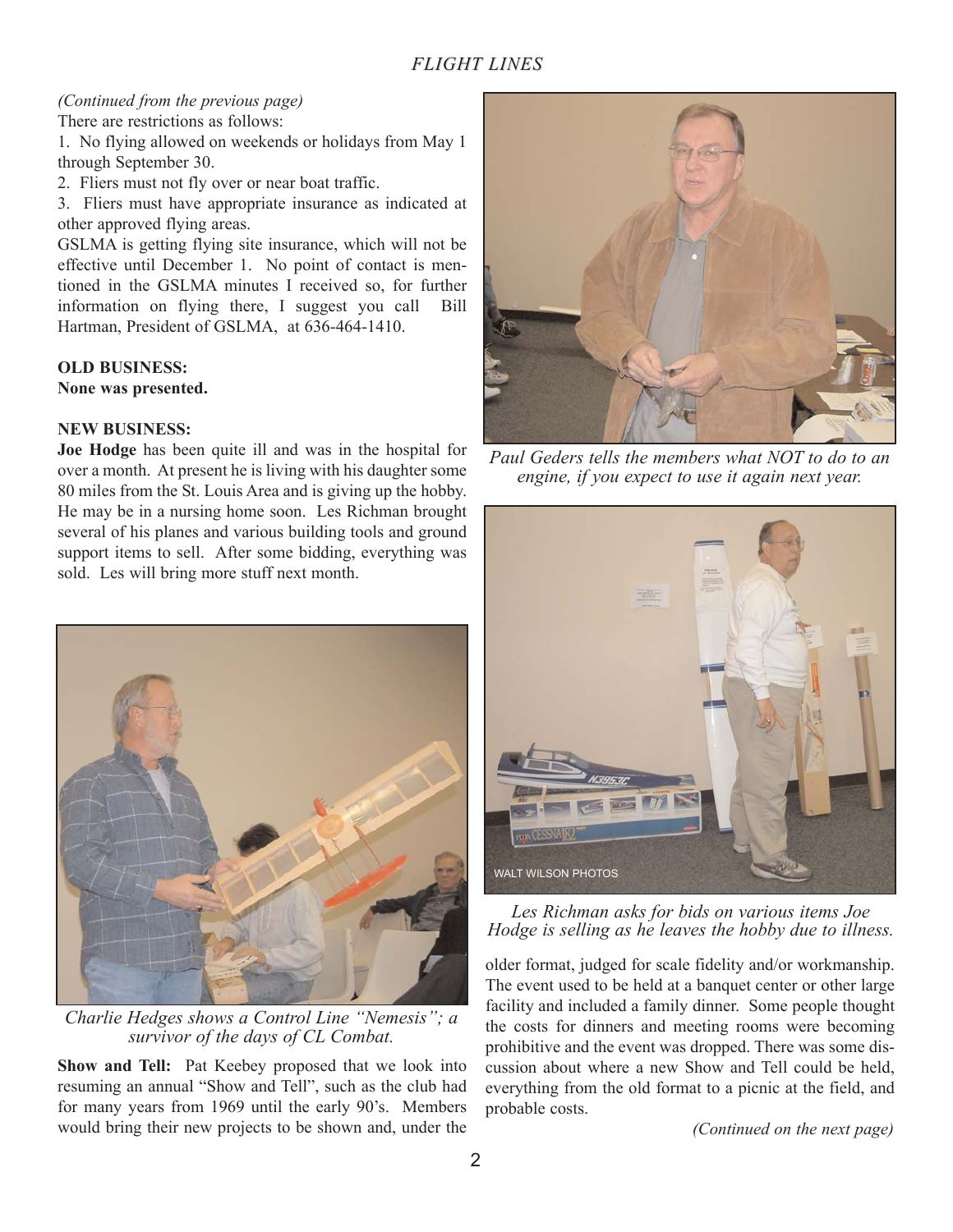# *(Continued from the previous page)*

The Spirits also used to have an annual Christmas Party . The matter was tabled for furtuer discussion.

**Participation Awards:** Steve Cross and Vic Bunze awarded points based upon meeting attendance and contest/event participation. The top 10 winners are:

1. George Cooper, 2. Steve Cross, 3. Ozzie Barron, 4. Pat Keebey, 5. Gene Jones, 6. Vic Bunze, 7. Bob Fiely, 8. Ralph Amelung, 9. Paul Geders, and 10. Bob Gizzie. Prizes were given all the way to 25th place.

**Meeting Activity:** Charlie Hedges showed it and a discussion followed about a 20 year-old, or older Control Line Combat plane he found in his garage. It was a .15 size "Nemesis" and brought back memories of a different age in the hobby of building and flying model airplanes.

**Paul Geders** discussed what NOT to do to a model airplane engine, based upon an engine one of the members had given him to repair. The engine was gummed up, rusted and corroded from leaving raw fuel in it for some years. Engines should always be started and have any remaining fuel run out at the end of a flying session. Then, they should be oiled with Marvel Air Tool Oil, Marvel Mystery Oil, Automatic Transmission Fluid, or another light oil of your choice. Leaving raw fuel in an engine will assure damage over a period of time. The alcohol will attract water and the nitro methane has an acetic action. The combination will rust iron or steel parts and bearings. The acid will corrode the aluminum parts and the castor oil will gum everything up. Some fuels do not include castor oil, but it is considered by most engine experts as a better lubricant than most synthetic oils used in fuels.

If the engine is dirty, from a crash or nosing over in grass or dirt, it should be cleaned off. Paul recommended using a spray can of automotive brake cleaner. Steel parts should be oiled again after application of any cleaner of that type.

Take care of your engines and they will give good service for many years!

There was a discussion about the value of expensive glow plugs such as O.S. versus less expensive plugs from places like Tower Hobbies. The general concensus was; the more expensive plugs are worth the price, in longevity and better idling, although they all do a good job.

**2004 Activities Schedule:** The event schedule for 2004 will be discussed and dates set at the December meeting.

**Meeting was adjourned** at 8:44 P.M.

**Field Report from the "New Marshall Pugh"** *By Greg Pugh*

The field is looking great this fall thanks to all the hard work from the Mowing Teams and Field Volunteers over the past year. I believe I speak for everyone with a "Special Thanks and God Bless" to George Cooper. George has put in many hours to help make our club field one of the best in the Midwest! I encourage each of you to take the opportunity and thank George personally for all the long hard hours.

Field business: The last mowing this season was Thursday, November 13, then the field equipment was packed away for the winter.

Vandalism: somebody shot four shotgun shells at our entrance sign and tore it up pretty good. George Cooper has already filed a report of the incident with the Sheriff. The current plan is to replace the sign next spring.



*The last mowing crew for 2003; Harold Mantz, George Cooper, Bob Gizzie and Greg Pugh (and, of course, the Farmall).*

As your new "Field Marshall", I'll be learning as I go and will definitely need help into next year. If you want to contact me, you have several options:

email **pughzoo@charter.net**, my home phone number is (636)279-1289,and cell (636)578-1447. I'll be glad to listen to problems, however be advised, I'll expect to hear your suggested solutions and will likely ask your help in resolving them.

> *Have a Great Thanksgiving! Greg Pugh*

# **Sage Safety Sayings**

By Vic Bunze

Winter is approaching and it is time to consider spending some time getting your fleet back into order after a tough season of flying.

Take off the cowls and check out the engine compartment. Is everything tight? Is the muffler well attached? Is the firewall coming loose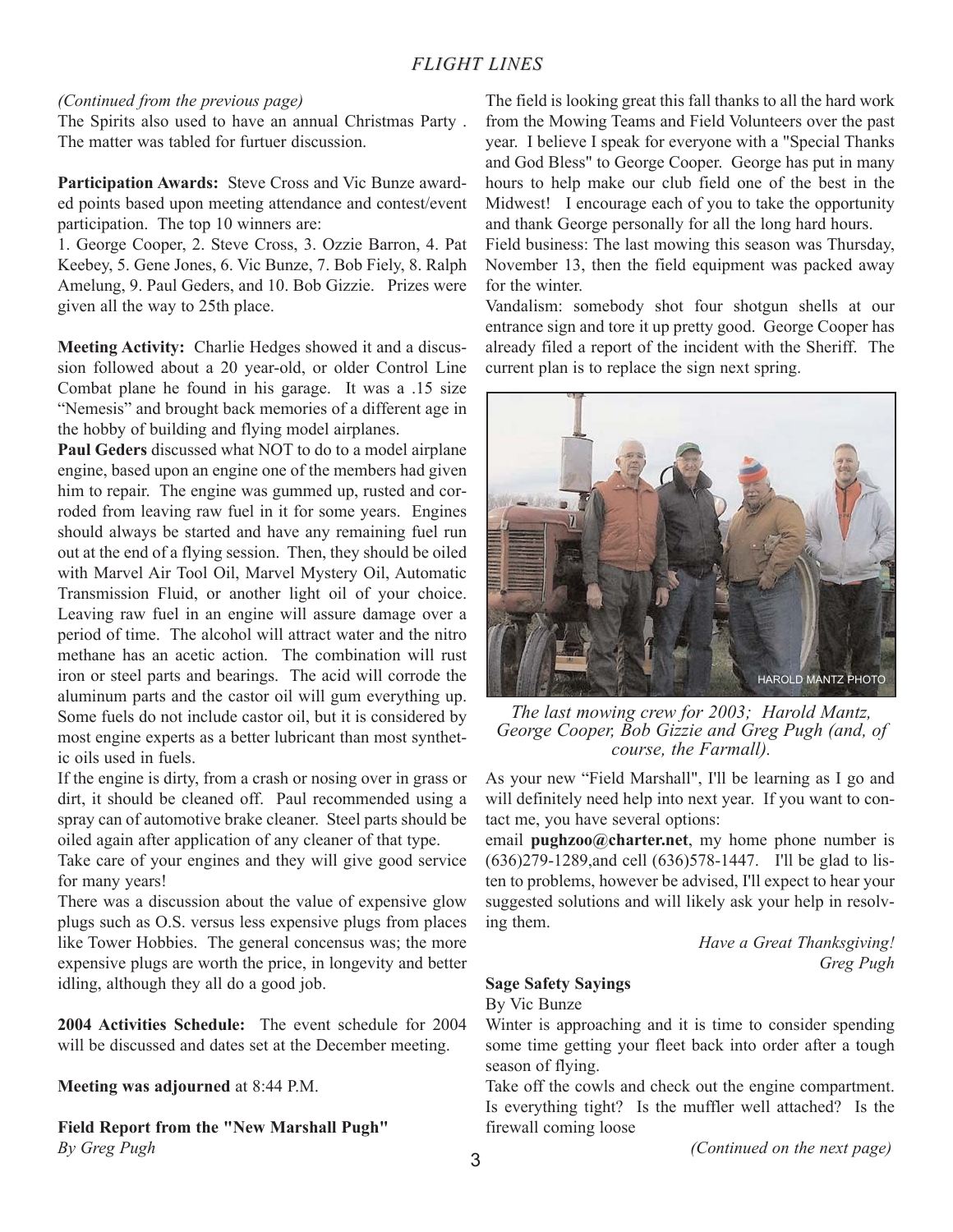#### *(Continued from the previous page)*

Look for de-lamination of the plywood from fuel seepage. Do a pressure test on your fuel lines and tank to see if there are any pin holes or other signs of leakage.

Check out the control system. Are the servos secure? Look for slop in the controls by holding the push rods at the servos and trying to move the control surfaces. My Four-Star 40 was leaping around the sky after doing tight turns around the pylons. I discovered the push rod was bowing and snapping back as the pressure on the surface built up and abated. The Four-Star took a leap of about 30 feet upwards coming out of turns. On one turn, when it was a bit on its back, the leap was not up! Do you still have safety fasteners on the clevises? Pull on the control surfaces to see if the hinges are coming loose. Check your wings for cracks, particularly in the center joint.

Batteries: The flight pack can be the least reliable component on your plane, and it won't fly long if it fails (It's almost as if the flight pack makes your plane fly, but I am not sure). Recycle the pack, check its capacity and see how it compares with its rating. How many seasons has it been in use? It is also advisable to check the power pack switch and wiring for any intermittant behavior.

Think about the things that plagued your flying season over the past year. For example, the nose wheel steering always twisting. This is the time to put that flat on the nose gear wire!

Stand back with your hands in your pockets and proudly stare at your bird, and think about ways to improve its reliability. This is one way to get more pleasure from your planes and have a safer flying session as well.

In the mean time, keep on building, flying, and telling stories to your buds at the field.

## **Training Report**

#### *By Bob Gizzie*

I'm pleased to report that, during the month of October, a lot of interest was shown with walk-ups and visitors pulling into the parking lot after being approached by various club members. We found that many had models in various stages of completion and were interested in receiving help and advice from club members and instructors! Everyone was also interested in how to become a Spirits' club member. Applications were distributed and questions answered about dues, etc. Most all were pleasantly surprised to learn that our club has open membership and is accepting members!

I would like to thank Gary Welch for contributing a completed training aircraft and other club members that have donated gear to enable us to add another fine plane to the training fleet. We have a total of two, which are available to any of the club instructors to use with new or interested students and potential new club members. Club instructors please call me and planes will be available for your use! In the unfortunate event that you re-kit it, you will be responsible for fixing it.

One Futaba buddy box was thought to be inoperative, but it was found that the training cord was bad. It was repaired and returned to service.

I have a few copies of Sig's *Basics of RC Model Setup and Flying* that Ralph Amelung had obtained for the instructors to distribute to their students and I'm in the process of obtaining more! This publication is full of tips and hints, and if anyone would like any to hand out, let me know.

I also have Solo Certificates for the instructors to give out when someone solos. Contact me if you need some.

I would like to encourage instructors and club members to solicit and bring people to the field and let them fly with an instructor on a buddy box. Don't forget the young people, our most important asset to this hobby. I recently discovered that youths can be AMA members for \$1.00.

*Bob Gizzie*

#### **Keep Your Butts Off Our Field!**

#### *By George Coope*r

We just mowed the field for the last time this year. It was very obvious that you smokers are STILL throwing your cigarette butts on the ground all over the pit area and pilots station. Those filters do NOT disappear. The areas around the benches and in front of the pilots' station are littered with whole butts as well as frayed-out filters. It will become increasingly more littered and detract from the field appearance as time goes by. You who are throwing those butts on the ground, know I am talking to you. A lot of people have put in a lot of time making the field look good. You smokers can help simply by NOT throwing your butts on the ground. PLEASE, you bring them to the field in your pocket, TAKE THEM HOME IN YOUR POCKET! (And, it wouldn't hurt to pick up some that are already there!)

#### **A NOTE OF APRECIATION**

#### *By Don Fitch*

I have been given credit by most members for the design, building and development of the Foam Core Delta for the 'almost' contest of Build-N-Fly. That is not correct. Without the help and cooperation of the other two members of our team, Pat Keebey and Ralph Amelung, I probably still wouldn't have anything that would fly. Hooray for you guys, we won.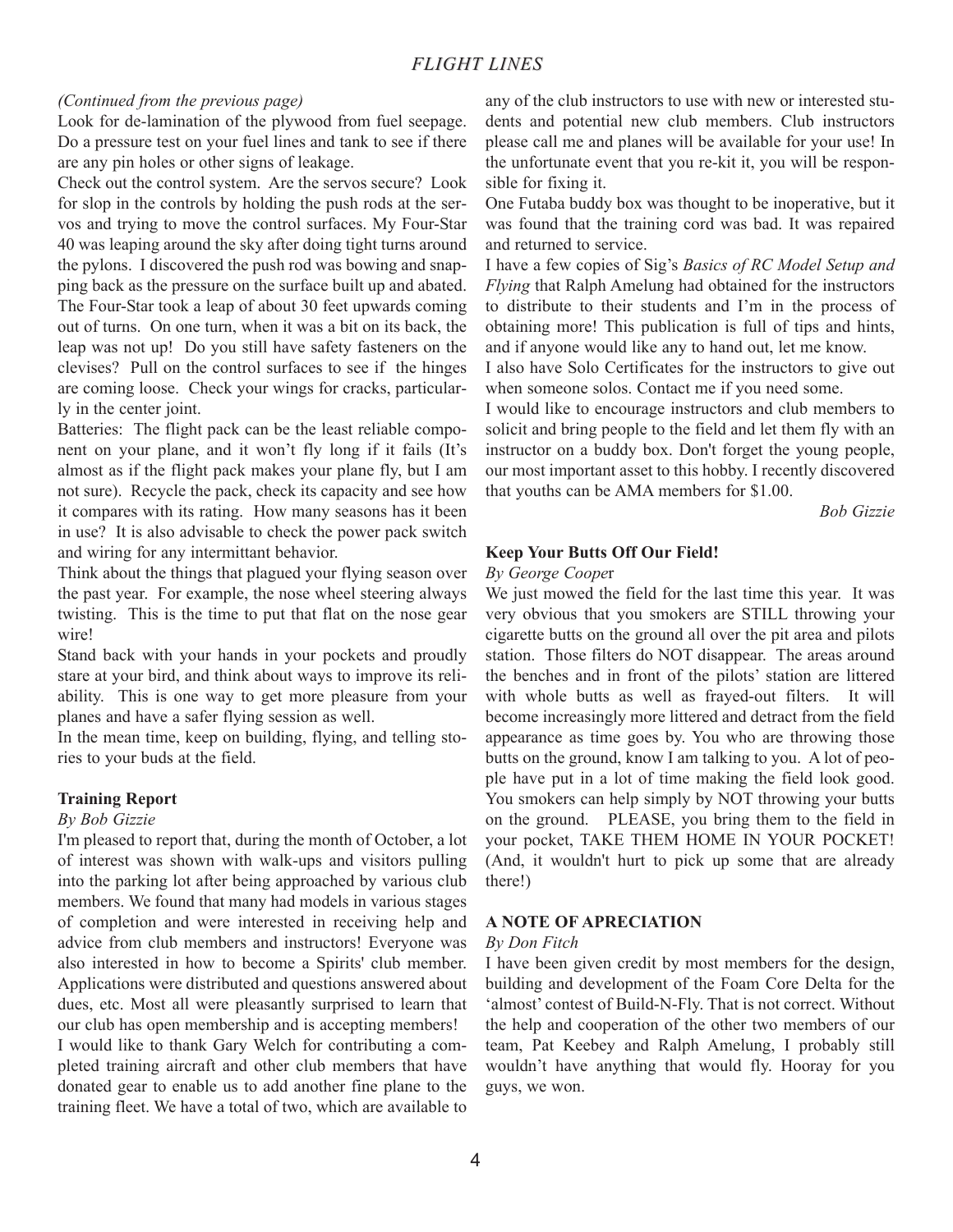**A November Sunday At The Field....**



*Steve Ramonczuk prepares to fly his15-year-old EZ Sport. It has an O.S. .70 four-stroke up front and is very responsive to control input.*



*Steve Cross flies by with his George Cooper/Dynaflite Spitfire. The O.S. .46 FX pulls it around very well.*



*Tim McKenna hovers his O.S. .46 FX-powered Sig Somethin' Extra. It does the job very well even though it wasn't designed as a 3-D airplane.*



*George Kulge and his Hanger 9 Alpha. It came with the Evolution engine and radio already installed. It was ready to charge up, fuel up, and go fly, which it does very well.*



*Fred Switalski with his ol, but unflown, Arado trainer. a scale model of a 1930's German-built trainer. It's powered by a Fox .60.*



*Kevin Olsen (right) looks on while Curtis Milster taxies his O.S. .52 FS-powered Great Lakes bipe to the runway.*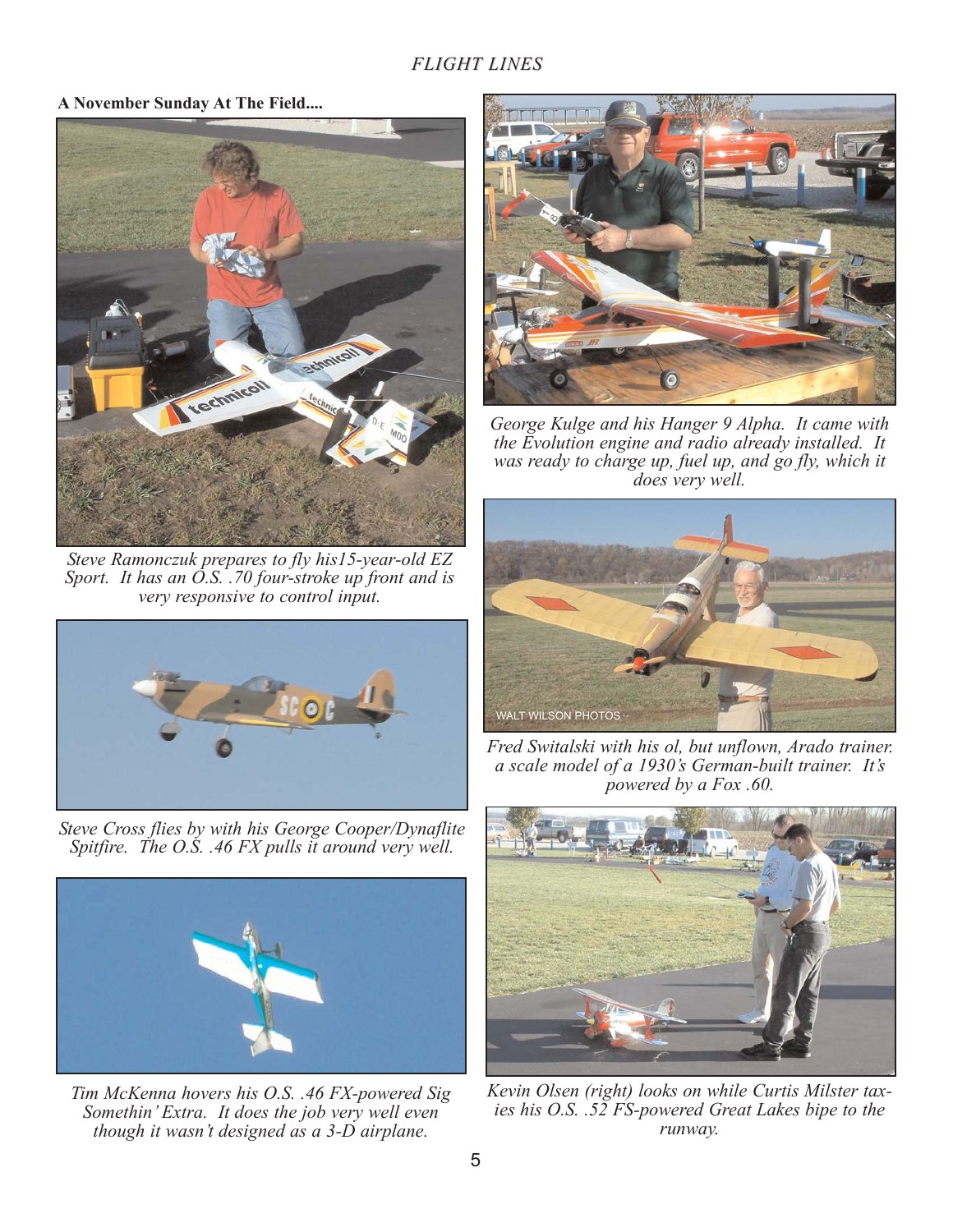**A November Sunday At The Field....**



*Gary Welch taxies his Stearman bipe to the runway.*



*Bill Lindewirth holds his seven-year-old Four-Star 40. It has Super Tigre GS40 power, of course!*

## **Wanted:**

I need a needle valve assembly and throttle arm for an O.S. .40 FP. Or, I would buy a complete carburetor assembly if the price is right. Walt Wilson, 636-946-6167.

# **The Last Word**

# *By Walt Wilson*

It's November and the good flying days are getting fewer and further between. There is still a good day now and then, as evidenced by the pictures on the last couple of pages, so get out when you can! Wouldn't it be great if the weather on New Year's Day was like November 16, when the above pictures were taken? This is the traditional building season in the midwest, so that will be most Spirits' main focus for



*Ralph Amelung holds his Bell Aire 40 bipe while waiting for a clear runway. It's powered by an Enya .50 CX and this was the first flight after he had re-covered the entire airframe. Note the shorts in mid-November!*

a while. It has come to my attention that Sig is now offering Four-Star 40's in ARF form. The F-S 40 is a relatively easy plane to build but, now that it's available as an ARF, we'll be seeing them all over the place. Our racing program should continue to really grow now. The increase in Warbirds entered in the last race of the season is inspiring members to build or otherwise acquire planes for that event, too. We may soon have enough entries that the two events will have to be separated and run on different days!

At the last meeting, Pat Keebey proposed bringing the Show and Tell back. It was the Spirits' most-entered competitive event for a number of years. Some really great scale models were built specifically for Show and Tell. Then, like the Warbirds event, people who possibly didn't build all that well brought about rule changes and it fell out of favor. After that, the building of competitive scale models almost became a lost art in the Spirits. At least one modeler, who builds only scale models, actually is no longer in the club because of the demise of Show and Tell. Re-instituting that event could bring new inspiration for builders (as opposed to ARF assemblers) in the Spirits. We do have some great builders in the club and not everyone enjoys the flying.

Pages seven and eight have the 2003 and 2004 rosters, as effective November 17.

It's also time to send in your dues for 2004. A membership application is included on page nine of this newsletter. Don't forget to include a copy of your 2004 AMA card!

*Gotta go build!*